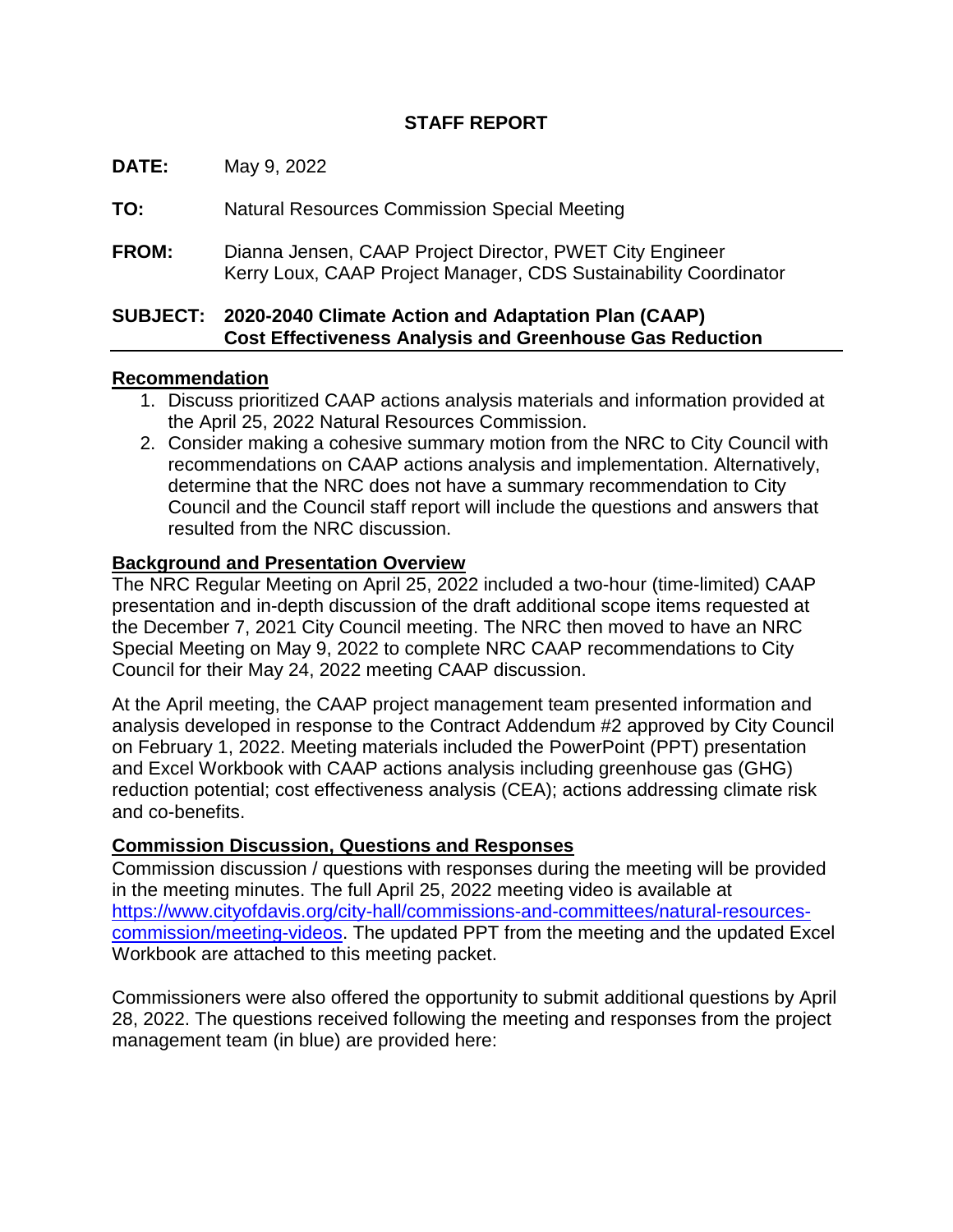**Follow-up Comments/Questions from J Johnston** (email received 4-27-2022): *#1 Accounting for Population Increases* – How was future population and business growth incorporated into the estimates? On the city ballot now is a business development that is projected to increase the city's total emissions by 4-5% depending on how far employees have to travel. Also in the works are several housing developments that have been approved but not built (e.g., the West Davis Active Adult Community, the Chile Ranch Project) plus others that are asking for approval (e.g., Palomino Place). The recently adopted Housing Element (Table 22) projects an 8.1% increase in population and a 16.5% increase in jobs by 2036. These will certainly increase the GHG emissions in a BAU scenario. The calculations presented don't seem to include any allowance for growth. To get meet a 2030 target of X% reduction below the 2020 baseline, we would need to reduce emissions by X% of the 2020 value plus all of the emissions that would result in projects built between 2016 and 2030. The calculations don't seem to support this. The sum of the emissions savings in the spreadsheet is 100,600 (sum of column F excluding A2b and A3b, the mandatory measures). The claim (presentation slide 6) is that this is a 33% reduction from 2016 levels. 100,600 is 33% of 304,848, which is considerably less than the inventory value of 467,598. To achieve the claimed 33% reduction below 2016, we need to save 154,307 and if future growth is considered, we'd have to save even more, depending on what the future growth assumptions are. So, this is an area that needs clarification. Was future growth considered and how much? Why doesn't the total GHG reduction equal 33% of the inventory value? Is the 33% incorrect?

[If the mandatory measures are assumed, the total reductions are 133,950 which is claimed to be 42% below 2016. 133,950 is 42% of 318,929, also below the 2016 value, and doesn't seem to include any growth estimates.]

This question was asked and largely answered during the 4-25-2022 NRC meeting, with additional explanation here. J Lathan, AECOM, described that future population and employment growth was factored into the future emissions scenario. That future scenario assumes population and employment growth as well as emissions reductions from implementation of statewide vehicle efficiency programs which are significant enough to counteract the population and employment growth so that the 2030 and 2040 future emissions levels are lower than the 2016 levels. So, the 2030 and 2040 emissions forecast scenarios are already below 2016 levels, and when the draft CAAP actions are added to that future scenario, the result is 36% below 2016 levels in 2030 in the voluntary action scenario, for example.

*#2 Presentation* – I think I understood that the presentation shown in the meeting reflected expected reductions due to state vehicle (and other) efficiency standards. In other words, even if we did nothing, there would be some reductions (shown as a declining black line in the slide). I'll offer the opinion that to the general public, the slide in the packet is more understandable  $-$  X% below the current value shown as a horizonal line. I presume the state standards are included in the CAAP calculations and it confuses the general message to pull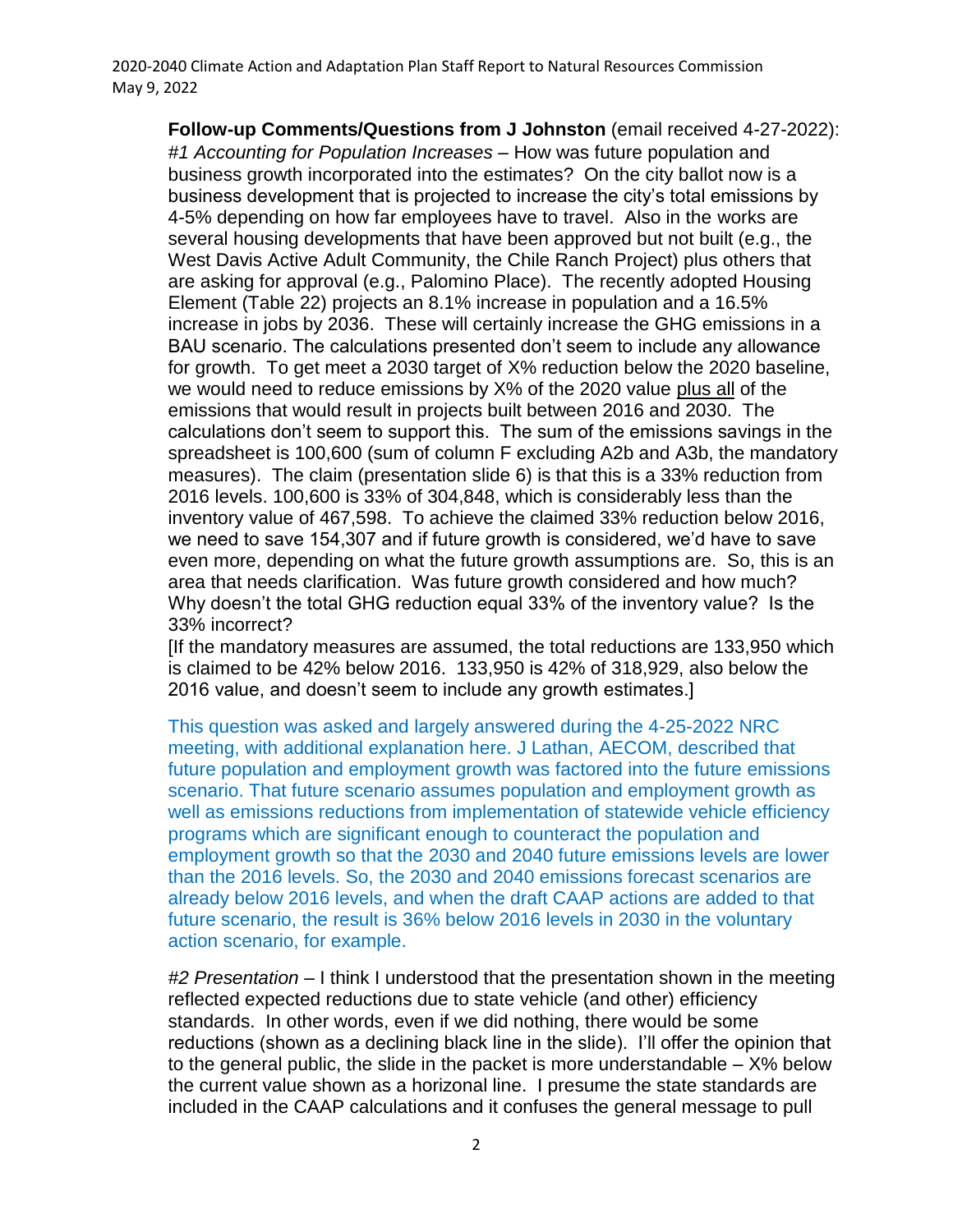those out. One important question I have, though, is why the 2016 values in those graphs are about 375,000 when the inventory value is 467,000?

This concern is addressed in the updated PPT presentation. As noted at the 4- 25-2022 meeting, there was an illustrative (not substantive) error in the PPT sent in the NRC materials packet, which was corrected in the version presented at the meeting and is also attached to this materials packet.

*#3 On-road Transportation (B2). Develop an aggressive plan to transition the municipal vehicle fleet to alternative fuels (e.g., electric, battery electric vehicle, hydrogen).* The savings here (7,656,450) seem high and might need to be checked. I know it includes maintenance, so take off 2M for that. Divide the remainder by the number of city vehicles (268) and \$5/gal gas cost, you get each vehicle needing 4220 gal/yr. On a daily basis,  $4220*15$  mpg/365 = 173 mi per day. That's probably more than a Davis police cruiser's demand, and seems way too much for a fire truck, maintenance truck, or city staff car.

This is correct. Upon further analysis, two math errors were discovered:

- 1. AECOM multiplied VMT by cost *per gallon* of gasoline rather than price *per mile* of gasoline. This was the primary driver of the very high savings.
- 2. AECOM also accounted for 100% of the City's fleet being electric by 2030, but for the emissions reductions estimates AECOM is assuming that just 50% of the fleet will be electric vehicles (EVs) by 2030 (with 100% being EV by 2040). This update had a relatively small impact on the numbers.

The updated cost per metric ton for this action is \$(550).

*#4 Fehr & Peers Report* – The OD Travel Patterns Report contains a wealth of information on trips and distances but does not put them together into VMT values for travelers going various places and how those might be affected by different priority actions. For instance, a regional bus system (a potential priority action) might affect travelers to Yolo Co. and Dixon and maybe downtown Sacramento, but not more distant destinations. The actual VMT of local travelers who might be tempted to get on their bikes or take Unitrans isn't available. I think these numbers can be teased out of the report with some time. My question is, given that the report has been available for only a short time (April 11, 2022), did AECOM do this analysis and incorporate the results in the GHG reductions attributed to the different actions? Or does the CAPCOA methodology not account for this degree of granularity in its methods?

AECOM had the results of the Origin-Destination (OD) Travel Study early in the process, prior to developing the initial draft list of actions, and relevant information was used in quantifying GHG reductions from on-road travel-related actions based on the necessary inputs for the California Air Pollution Control Officers Association (CAPCOA) equations that were applied. In general, the CAPCOA equations do not require the granularity of results provided in the OD Travel Study since the CAPCOA Handbook and its equations was designed to be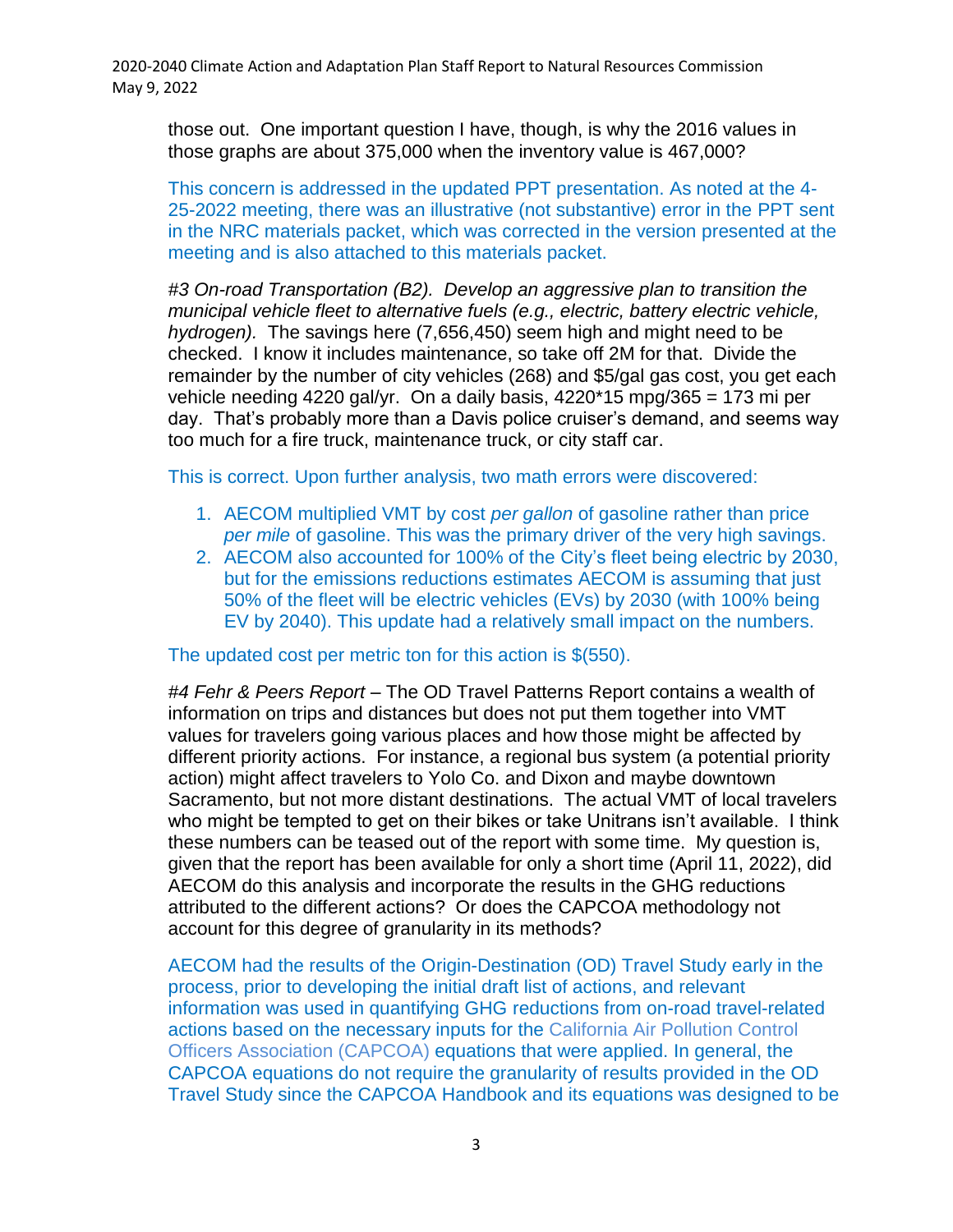readily usable for a variety of audiences to easily estimate GHG reduction potential from different actions.

*#5 UCD Interactions –* UCD is working on its own TDM program. Were their plans considered in this analysis? Since a good number of workers coming from out of town are actually going to UCD, the UCD Go Club plans might influence our GHG reduction estimates. Or is it the case that UCD travel/GHG is excluded from the trip counts in the F&P report? It wasn't clear on a quick read.

Trips that start at UC Davis and end outside of the City and trips that start outside of the City and end at UC Davis were excluded from the City's revised 2016 GHG inventory and the GHG forecasts. There may be collaborative potential with UC Davis when the City is ready to design and implement its Transportation Demand Management (TDM) program, but UC Davis' potential program was not a factor in estimating GHG reduction potential from this action since the team deferred to the CAPCOA methodology for equation inputs.

*#6 Counting Co-Benefits* – My comment about weighting co-benefits did not relate to assigning the various co-benefits to various actions. It applies to the next step of summing the co-benefits. When you do that, there is a natural tendency to want to favor the actions with the larger numbers of co-benefits. As I pointed out, not all co-benefits are of equal weight. Compare "public safety", for instance, to "quick wins - fast starts ". Multiple times in the presentation that statement was made that "GHG reduction analysis provides one data point for prioritizing actions and should be considered with other criteria –costeffectiveness, co-benefits, actions that offer specific benefits to lower-income households, etc." which hints that they might be decision variables. If that's the intent, they should reflect some degree of rigor and proportionality like we expect in numerical calculations.

D Edwards, AECOM, responded to this comment during the 4/25 NRC meeting. The decision support matrix provided does not weight any specific co-benefits as this information was provided for context and is not intended to provide results or guidance about how/which actions should be further prioritized. Commissioners may have co-benefits that they wish to prioritize and this matrix is intended to provide additional support for decision making. Assigning weights to specific cobenefits can also sometimes be an arbitrary process unless there is consensus about which criterion or criteria are broadly more important than others.

*#7 C1 Water. Develop financing/incentive options … climate-ready private landscapes, such as installing drought tolerant, native, climate-ready plants…*  This action is said to be addressing flood hazards. The climate-related flood hazard is the increase in large storm intensities (the 100-yr flood events). Low impact development, which is being described here, is designed for the 85<sup>th</sup> percentile annual storm which correlates to the 2-year storm. These storms don't cause flooding. The measures in C1 do have co-benefits but they don't prevent hazardous flooding.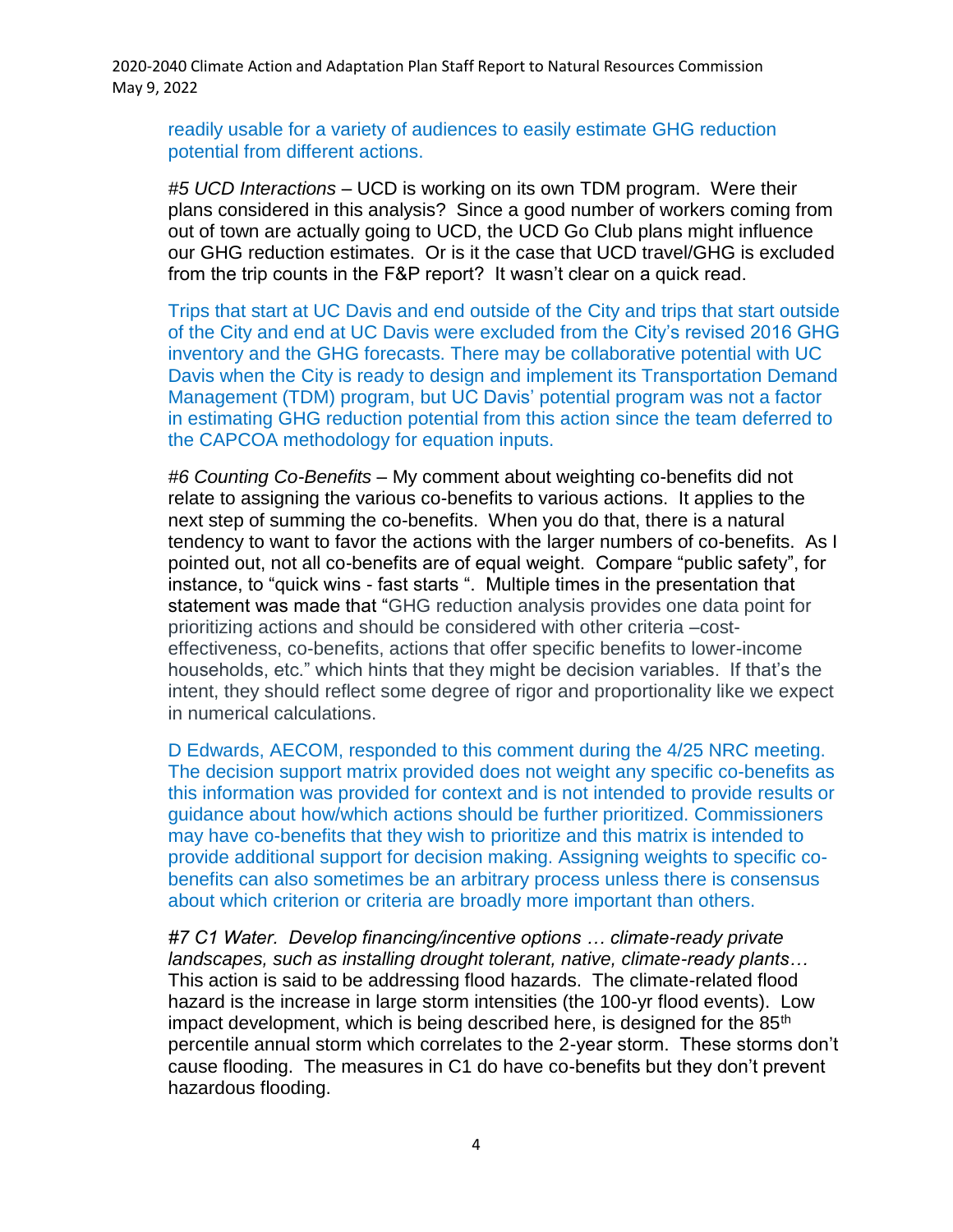As noted, co-benefits are additional benefits that an action provides. The focus of this action is to reduce water demand as one strategy to adapt to future drought conditions, not flood mitigation. This action does not assume a design standard to prevent hazardous flooding but may increase pervious surfaces and thus reduce sheet flow and localized ponding/flooding during extreme precipitation events. As with all of the actions, any potential co-benefits it provides are just one point of consideration when determining the City's priorities.

*#8 Missing actions* -- A question that was asked but not answered at the meeting was: After all this analysis, and seeing that we're coming up a bit short of the target, are there any additional actions that AECOM would suggest adding to the list, or revisiting any proposed actions that were not included in this evaluation? For example, wastewater emissions are projected to be 9-11% of the total and don't drop much as a result of the actions on the current list. One suggestion that I believe was put forth in the public meetings but didn't make the final cut, was utilizing the flared methane to produce electricity for WWTP power. It might make sense to revisit that. Are there others that AECOM or staff might want to consider or reconsider now that we have a better idea of what the proposed action list is accomplishing?

It is true that the CAAP data in the Workbook and the PPT presentation show that the City of Davis is able to meet 2030 targets for GHG emissions reduction, depending on approach to certain building energy actions (voluntary vs. mandatory). However, the data does NOT show that the 2040 carbon neutrality target will be met with implementation of the current actions.

While this may be concerning, it is important to note that it is not unexpected. Addressing carbon reduction through implementation of the CAAP is necessarily an iterative process. All analysis is projected; actual GHG reductions will be measured through monitoring results of implemented actions and continuing to update GHG Inventories. Recommendations for regular 2020-2040 CAAP updates will be integrated into the CAAP document. The project management team recommends an interim CAAP review and update after two years (2023- 24), and every five years following that (2028, 2033, 2038) in order to track progress and identify any course corrections needed to attain the interim goals at 2030 and community carbon neutrality by 2040. The City has also made a commitment to update the GHG Inventory every two years, which will provide regular 'checks' on the progress of carbon reduction. The last inventory was completed in April 2020; the additional transportation analysis was completed by Fehr and Peers in April 2021. The next GHG Inventory update is targeted to be completed in early 2023, following adoption of the 2020-2040 CAAP. This will provide an excellent resource for evaluating and monitoring GHG reduction measures included in the plan, and 're-calibrating' actions required to achieve City Council-adopted targets.

Revisiting additional actions, revising or re-prioritizing current actions or other options to reduce carbon emissions (mitigation) or address climate risk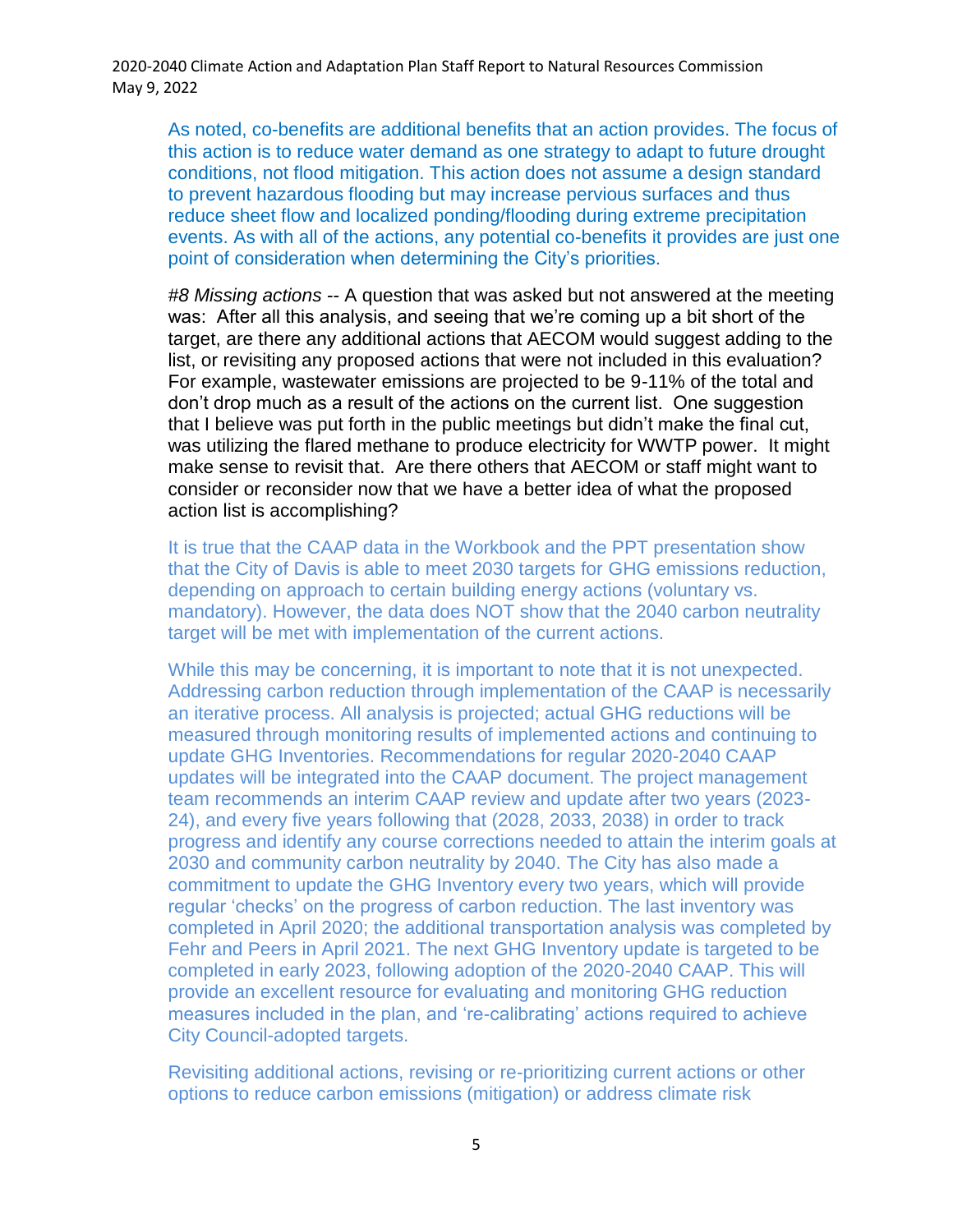(adaptation) may be decided upon between now and 2030 / 2040. Most significantly, as we approach the 2030 target, the City will be monitoring, measuring, adjusting and updating the CAAP and the implementation actions to meet carbon neutrality by 2040. Emerging and evolving policies, opportunities, funding and technology will be constantly being made at the federal, state and local level to address GHG reduction between now and then, based on federal actions and on the State of California carbon neutrality goal of 2045 adopted in 2018 (Executive Order B-55-18 to Achieve Carbon Neutrality, [https://www.ca.gov\)](https://www.ca.gov)/)

The City of Davis, in collaboration with regional and state partners, will be responsive to these changes and improved prospects for carbon sequestration and reduction.

Also note that ALL of the actions identified during the process last year were included in the Action Selection and Prioritization (ASAP) multi-criteria assessment, which then resulted in the currently prioritized 29 actions, based on the analysis at that time. This analysis is still available, and these 29 actions will have further information developed with Implementation Roadmaps as part of the CAAP. (The template for these Roadmaps was reviewed by the NRC, but the roadmaps for each action have not been completed, based on CC request for the CEA and GHG analysis.) However, as has been previously stated, all +/- 80 actions will be included in the 2020-2040 CAAP, whether prioritized or not. At any time, City staff, Council or Commissions can recommend 'elevating' an action to priority or short-term implementation status.

In summary, the project management team is not currently recommending additional or revised actions (prior to the May 24 City Council meeting), but the opportunity remains for new/non-prioritized actions to be elevated.

### **Follow-up Comments/Questions from R McCann** (email received on 4-28- 2022):

**B8 – revisit parking pricing study:** The projected savings for this measure appears to assume that at least 3% of the transportation emissions come from searching for parking spaces. I have not experienced more than a couple of blocks of driving to find a parking space downtown, so I think these savings are greatly overestimated for the parking situation in Davis. (Parking pricing is likely to be much more effective in a congested city with few parking alternatives such as walking a couple extra blocks.)

Estimated GHG reductions are not calculated based on drivers circling and looking for parking; they are from discouraging driving to a location in the first place and encouraging travel mode shift thereby avoiding Vehicle Miles Traveled (VMT) in the process. The calculations are based on VMT within the Downtown Area and assume parking pricing is applied throughout that same area. The CAPCOA methodology for this calculation also notes that implementing residential parking permit programs in areas outside of the paid parking district can help prevent parking intrusion in those areas. Finally, the CAPCOA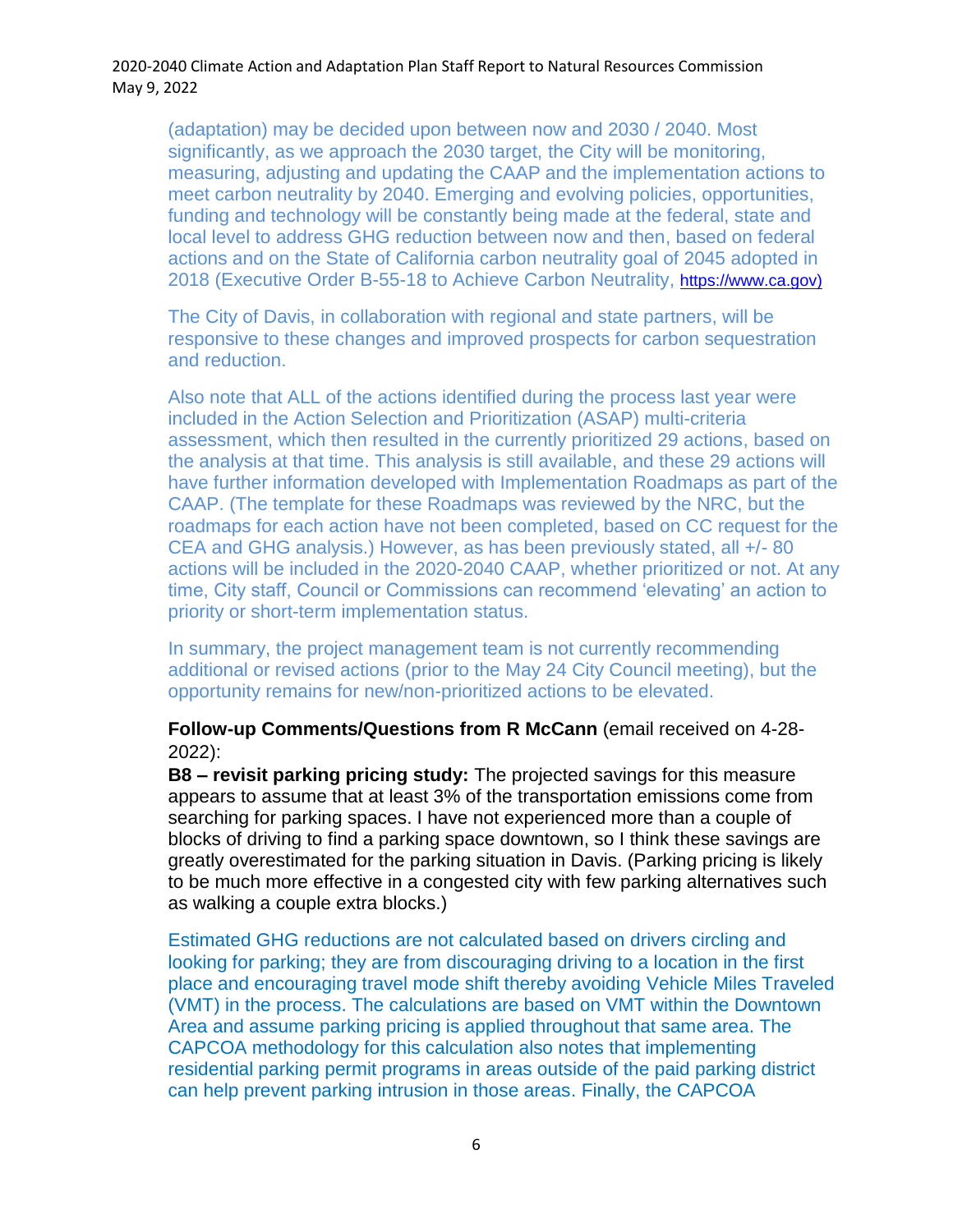methodology notes that GHG reductions from parking pricing can range from 0- 30% of community area VMT; the calculation results in Davis are approximately 4.5% reduction in VMT in the Downtown Area based on the methodology provided.

**A5 – Increase green power usage**: These assumptions should clarify part of these reductions come from increased demand via electrification (and of which sectors), and ensure that there is not double counting from electrification of those sectors.

AECOM will add a statement to the high-level GHG analysis comments in the Action Analysis Workbook that the GHG reduction estimates also include increased electricity demand from EV charging use. AECOM has confirmed double counting is not happening within this action.

**A3(a) and D3 - rental energy efficiency & air filtration:** These two measures overlap almost entirely and should be combined, with D3 listed as a significant co-benefit for A3(a).

AECOM agrees that these two actions could be combined since they are topically related. However, if City Council rejects any mandatory actions (like D3), then the GHG reduction estimates from A3(a) would also fall away. The team will defer to NRC and staff recommendations on how best to proceed. Perhaps these actions can be combined following City Council approval of the final actions list.

**A1(a) – End of life electrification**: The emission reductions seem low, especially for 2040 when there should be nearly complete turnover after an ordinance is adopted by 2024, unless these are based on emissions in the existing electricity grid and further reductions are embedded in A5.

A1(a) is the voluntary implementation option. The assumptions listed in the Action Analysis Workbook are that natural gas space heaters last 15 years, so almost 7% of the stock needs to be replaced per year  $(7\% = 1/15)$ . As a voluntary approach that is not requiring electrification at time of replacement, 10% voluntary participation was assumed, which gives 0.7% of natural gas space heaters per year that electrify, while all other replacements are for new natural gas systems (0.7% = 10% \* 7%). AECOM assumes implementation begins in 2023, so 7 years of implementation by the 2030 target year would replace about 5% of existing natural gas space heaters  $(4.9% = 0.7% * 7$  years). This same approach would result in 11% replacement by 2040. AECOM applied a similar approach for natural gas water heaters with a 12-year expected life span (so, turnover rate of about 8% per year). The mandatory action calculations are similar and replace the 10% voluntary participation estimate with a 90% ordinance enforcement estimate.

**B1 charging infrastructure**: Cost estimates for this should be readily available from PG&E, SCE and SDG&E filings at the CPUC, along with other public utilities e.g., SMUD, at least as a placeholder.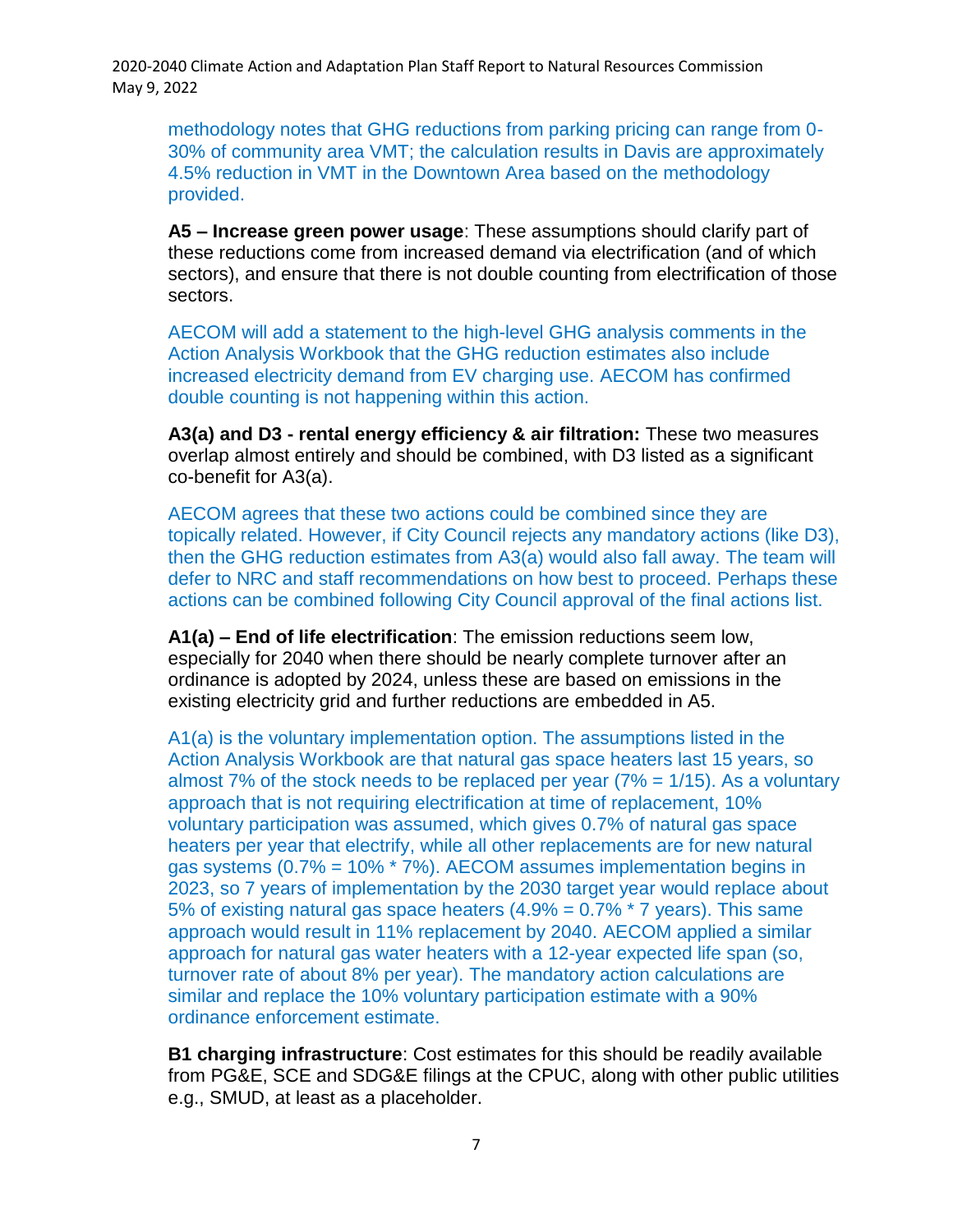California Public Utilities Commission (CPUC) sources for developing costs for B2 were referenced, specifically as it relates to expected cost of electricity in 2030. AECOM referenced US Energy Information Administration (EIA) for the estimated cost of gasoline in 2030, which was then localized to the California market. While sources for costs associated with EVs and EV infrastructure are available, the reason that this action (B1) is not costed for the CEA relates to how the GHG emissions reductions are estimated. The GHG estimates are based on the projected market share of EVs in 2030. To provide an accurate cost per metric ton of GHG reductions, the CEA would need to look at the overall cost of the market transition to EVs in Davis. These costs and savings would not reflect the cost of implementing the Davis EV Charging Plan and would be misleading.

**D6 and D4 – urban and stormwater management:** (1) not clear how D6 creates additional GHG reductions, and that those reductions are on such a large scale, especially in 2040 when the electricity grid will largely be 100% green/renewables, (2) I don't see the distinction between these two measures, unless D4 is an incremental addition to the existing plans listed in D6. If that's the case, then this should be made clear.

1) D6 GHG reduction estimate calculations are not based on stormwater management; the estimated GHG reductions are from implementation of organic diversion requirements outlined in SB 1383, as related to the final statement in action D6 "…and solid waste reduction programs."

2) D4 is a specific measure to increase the use of green stormwater infrastructure and enhance natural water infiltration in public infrastructure, whereas D6 is focused on implementing the City's existing plans and policies. Currently the City's stormwater studies largely focus on maintenance of the City's existing stormwater system and not green stormwater infrastructure, so there may be value in keeping both actions in the list.

During the April meeting, Josh Lathan, AECOM, provided an overview of the data related to GHG reduction potential and analysis of 2030 and 2040 target achievement. This included discussion of two possible approaches to three of the Building Energy and Design actions—voluntary action vs. mandatory or required (ordinance) implementation, which have a significant impact on target achievement.

Emily Schwimmer, AECOM, provided a CEA overview, with a primer on how to use the Workbook, along with an example of data in one of the actions. Diana Edwards, AECOM, addressed other actions context information, such as the top actions related to co-benefits and to climate hazards addressed.

Even though the PowerPoint identifies top five actions in these various areas for discussion purposes, neither the NRC nor City Council is being asked to identify top actions at this point. Instead, the previous and recent analysis of each action (ASAP and information in the Excel Workbook—CEA, GHG reduction and other analysis), along with yet-to-be developed Implementation Roadmaps for each prioritized action, will be used to determine criteria for selecting actions.